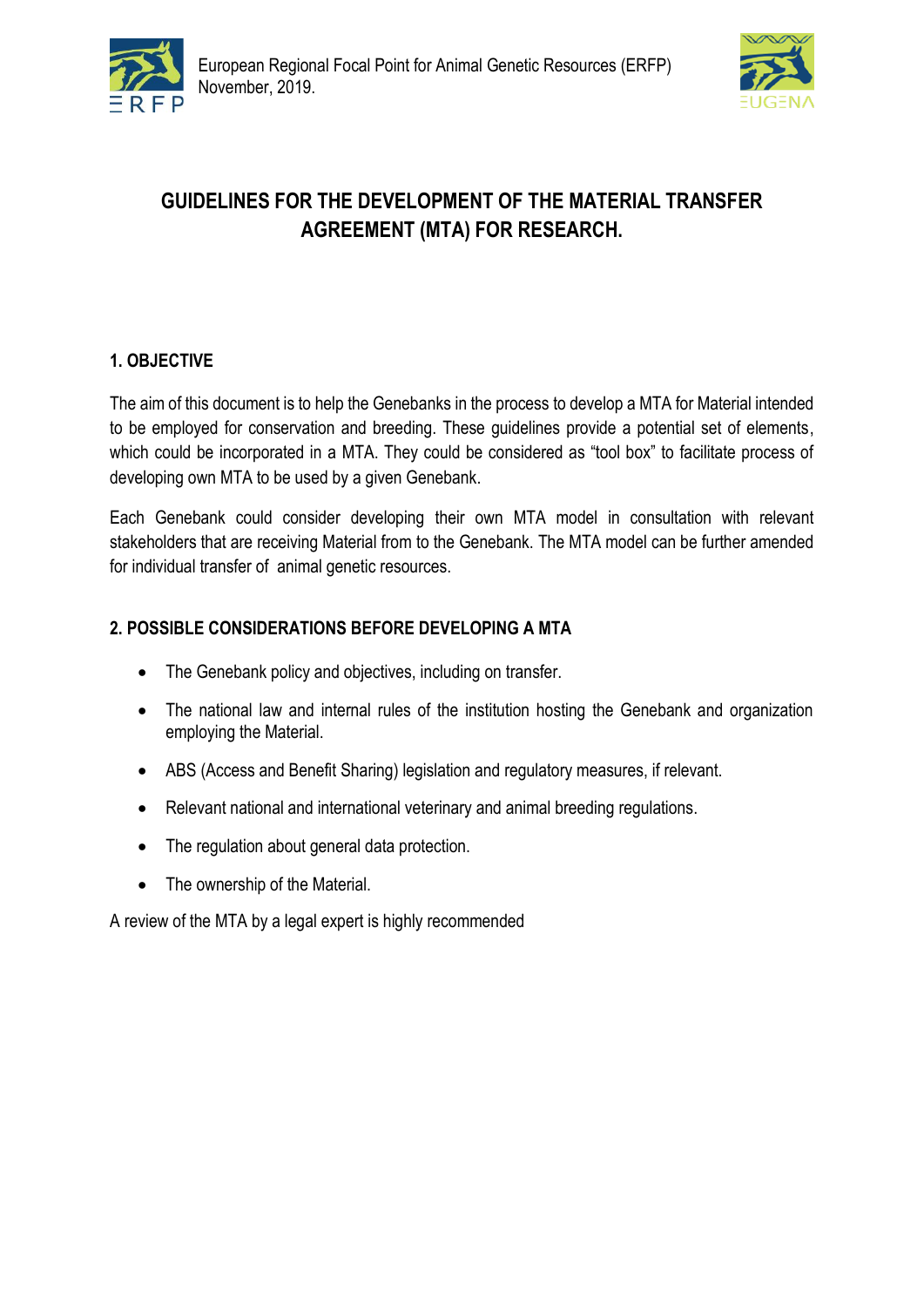



## **3. ELEMENTS FOR THE DEVELOPMENT OF A MTA**

This chapter of the guidelines aims to summarize the elements, which could be used in the development of each MTA.

#### **Part 1. IDENTIFICATION OF THE PARTIES.**

#### **Provider:** Genebank

Provider data:

- Name:
- Represented by, if relevant:
- Address:
- Country"
- Power of signature:

**Recipien**t: Any legal/private person(s) (from the same country or from abroad) that will employ animal biological material from the Genebank

Recipient data:

- Name:
- Represented by:
- Address:
- Country:
- Power of signature:

#### **Part 2. PREAMBLE**

Parties may want to agree on the objectives of the agreement and make references to:

- Relevant specific national laws, regulations or derogations for acquisition and use of Genebank Material;
- The national law and internal rules of the institution hosting the Genebank and organization providing the Material ;
- The Genebank policy and objectives, including the relevant use following criteria implemented by the Genebank for using Material for conservation of animal genetic resources and/or for animal breeding, research and development;
- The Convention on Biological Diversity (CBD);
- The FAO Global Plan of Action (GPA) for Animal Genetic Resources;
- Relevant national and international veterinary and animal breeding regulations;
- The European Genebank Network EUGENA governed by the European Regional Focal Point on Animal Genetic Resources;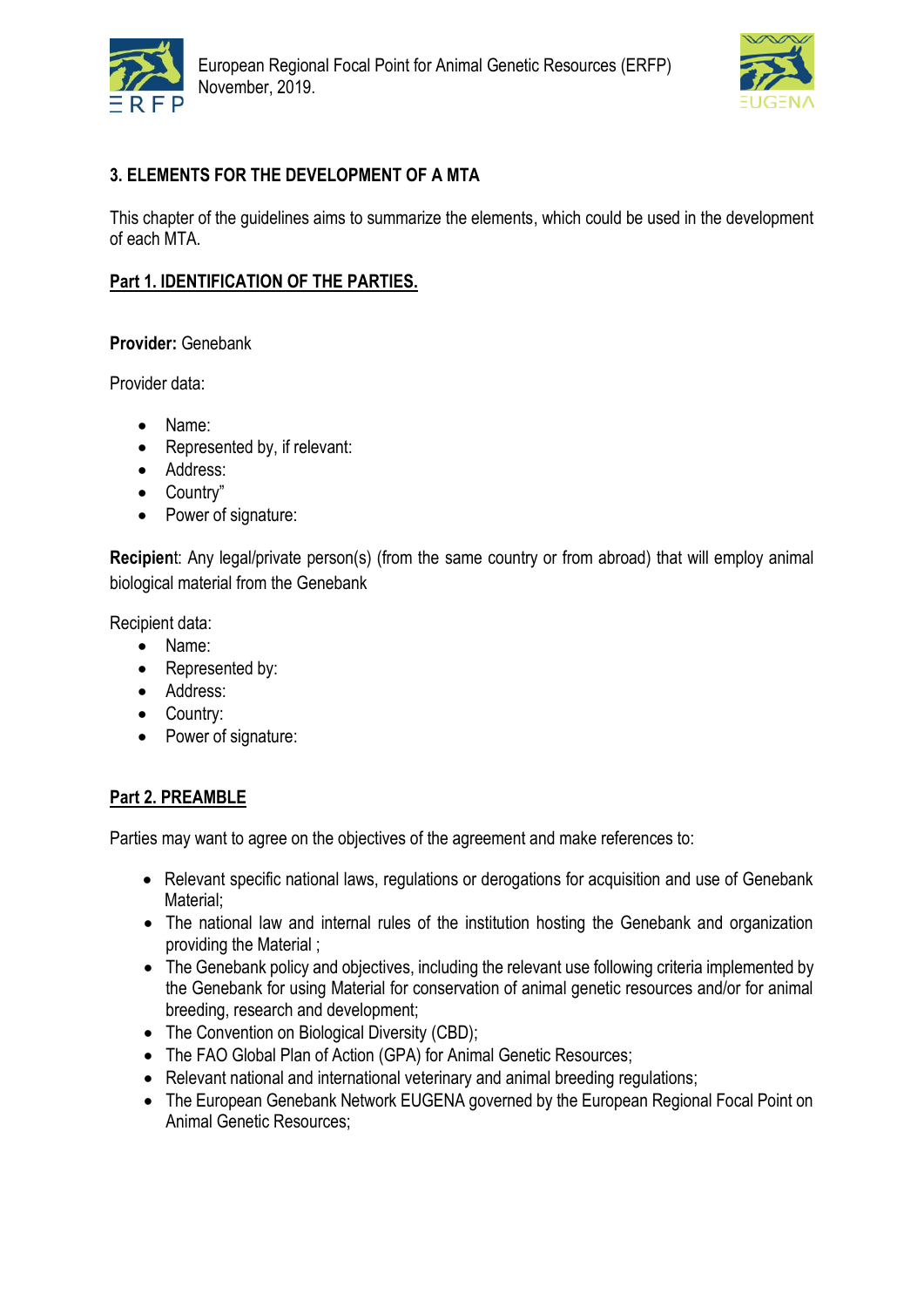



- The Nagoya Protocol, and in particular Article 8 (Special Considerations), Art.19 (Model Contractual Clauses) and Article 20 (Codes of Conduct, Guidelines and Best Practices and/or Standards);
- The aims of the Recipient in relation with the transfer of the Material from the Genebank (i.e activity in which the Material is going to be used).

## **Part 3. DEFINITIONS**

- **Material:** Any animal biological material that can be used for reproduction and research;
- **Genebank**: Repository for ex situ conservation, sustainable use, research and development of animal genetic resources held by a host institution.
- **Provider**: Genebank manager for physical access and/or authorized body to approve access;
- **Recipient**: Any legal entity or private person, either from the same country or from abroad, that would like to access animal genetic resources for research purposes;
- **Project**: set of research activities in where the material is going to be used.
- **Owner**: Any legal entity or private person(s) who have the ownership rights over the provided material.

# **Part 4. SPECIFIC OBJECTIVES OF THE MTA**

This part should provide a specific description of the objectives of the MTA, which may include:

- To support research activities;
- Reference to services/price in return of the material provided by the recipient of the material to the Genebank, if relevant;
- Description of the research project (Annex II) and justification of the need for the Material.

## **Part 5. DESCRIPTION OF THE MATERIAL.**

- Information about the type and amount of the Material transferred from the Genebank to the Recipient should be provided in Annex I;
- Information about the Material may include, inter alia:
	- $\checkmark$  Identification of the Material (sample/animal/breed),
	- $\checkmark$  Type of Material (semen, embryos, etc.),
	- $\checkmark$  Quantity and quality of Material,
	- $\checkmark$  ID of the donor animal, genealogical data, recordings or genetic/genomic values of donor animal,
	- $\checkmark$  Sanitary/health status/certificates of the Material and their donors in the moment of the collection,
	- $\checkmark$  Place and date of collection.
	- $\checkmark$  Technical recommendations for the use and storage of the Material,
	- $\checkmark$  Temperature of conservation,
	- $\checkmark$  Technical specifications on type of straw/vial etc.,
	- $\checkmark$  The owner of the Material before entering it into the Genebank.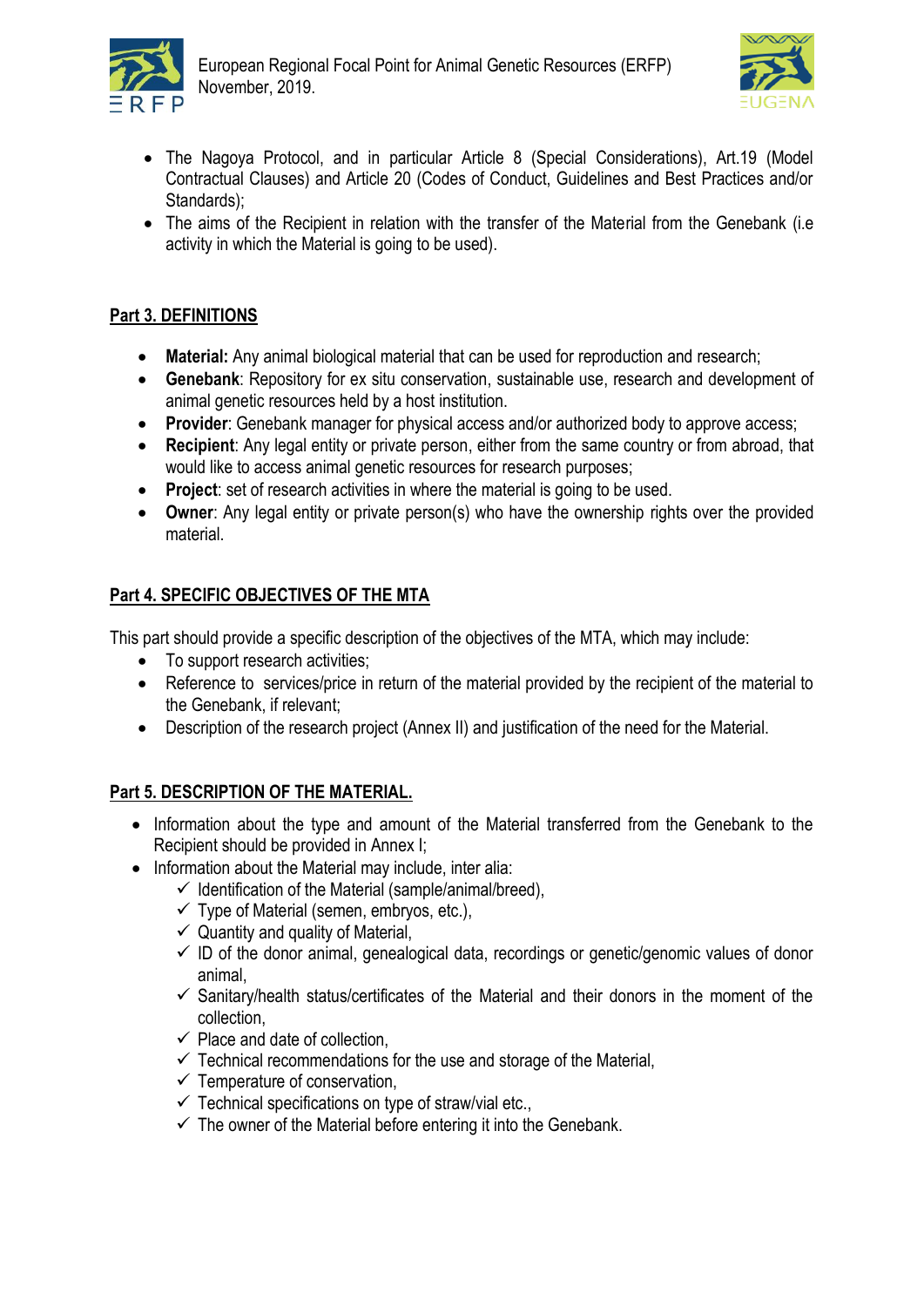



## **Part 6. FINANCIAL ARRANGEMENTS AND OWNERSHIP**

- 1. The recipient and the Genebank should establish financial arrangements on acquisition and delivery of the material.
- 2. Regarding financial arrangements, there are different possibilities:
	- The Genebank transfers the Material to the Recipient:
		- i. Free of charge,
		- ii. Covering some costs (i.e. delivery),
		- iii. Selling Material on commercial basis,
		- iv. In exchange of services provided by the Recipient,
	- The Recipient and the Genebank can establish restricted scope of uses of Material (i.e. in the Annex II on Description of the activities).
- 3. Regarding ownership of the Material, there are different options:
	- Full transfer of the ownership from Genebanks to the Recipient,
	- The ownership is transfered to the Recipient but the Genebank maintains rights to participate in the decision making process on the use of its Material,
	- The ownership remains with the Genebank and Recipient has rights to use the Material only as described in the Annex II.

#### **Part 7. RIGHTS AND DUTIES OF THE GENEBANK**

The rights and duties of the Genebank depends of the specific arrangements included in the MTA, and could contain the following elements:

- The Genebank provides samples of the Material under its ownership or in representation of the owner of the samples;
- The Genebank provides detailed information on type and quantities of biological Material (semen, embryos, tissue etc.,; number of samples etc., …) as well as their sanitary status;
- The Genebank is responsible for accuracy of information on technical and legal aspects related to the provided biological Material included in the Annex to the MTA;
- The Genebank maintains all relevant documentation on the Material for X number of years since the date of transfer to Recipient from the Genebank (obligatory 20 years for EU MS);
- In case when the Material originates from a country regulating access to genetic resources the Genebank has to transfer relevant ABS documentation (PIC, MAT, IRCC) together with the Material to the Recipient;
- The Genebank must comply with national and, if it is the case, the European and international veterinary regulations on the movement of germinal products;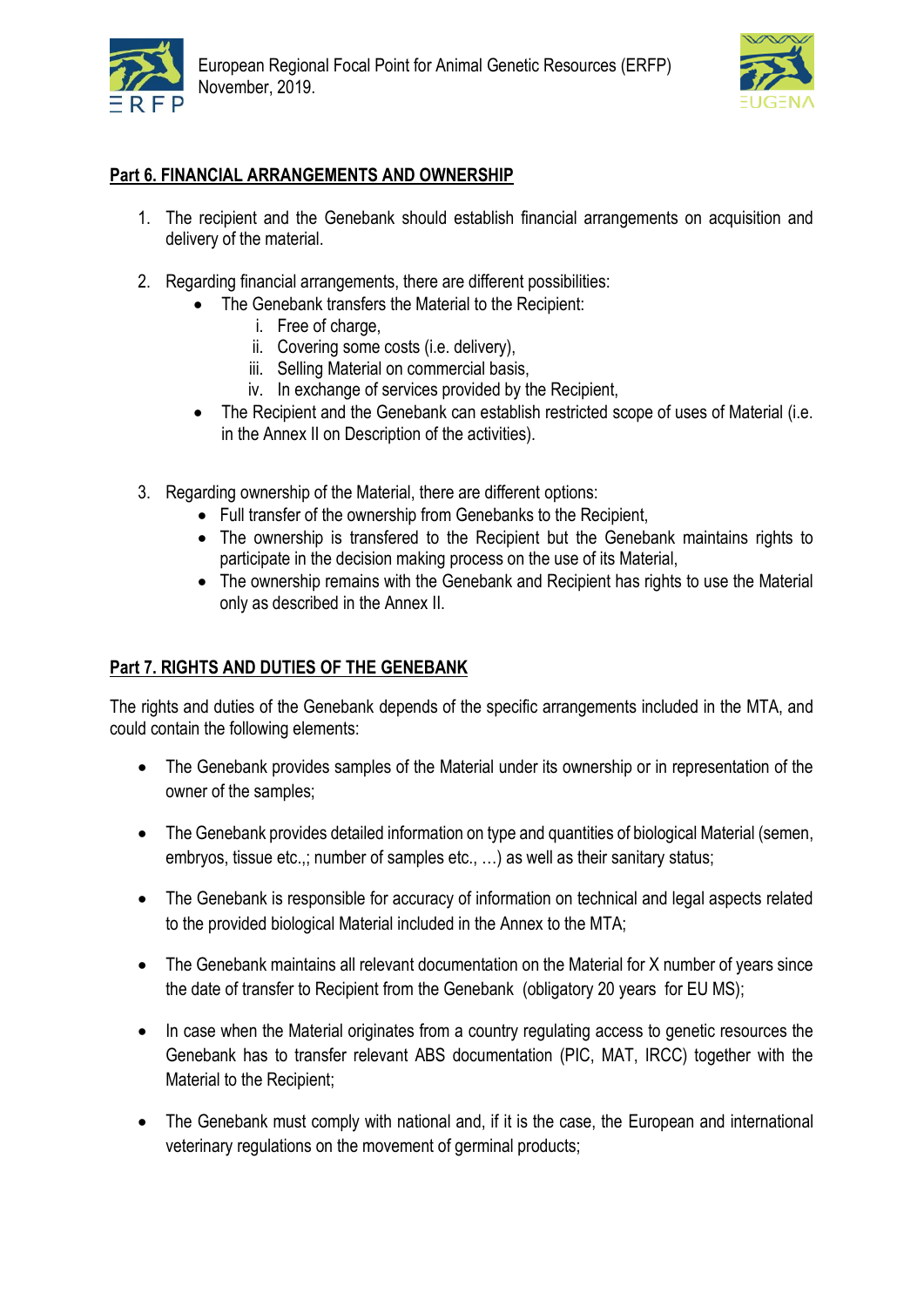

.



- the Genebank will provide the Recipient with the Material as specified in Annex I. Material will be made available by the Genebank (within a given period of time) after signing this Agreement;
- the Genebank will inform Recipient of labilities and restrictions related to use of the Material (purpose of use, rights of disposal etc.) due to the national legislation or agreement with the original owner(s) of the Material, as indicated in the Material Acquisition Agreement (MAA) or will obtain permission for the use of the Material from the original owner(s), if relevant;
- The Genebank makes publicly available Genebank policies, rules and procedures related to acquisition and transfer of Material.

## **Part 8. RIGHTS AND DUTIES OF THE RECIPIENT**

The rights and duties of the Recipient depends of the specific arrangements negotiated in each MTA, and could include the following elements:

- the Recipient will use the transferred Material for research purposes, according to the project, specified in Annex II;
- the Recipient shall not use the Material for any other purpose than the described in Annex II, without the prior written consent of the Genebank;
- The Recipient must comply with the access conditions settled by the Provider country, if relevant.
- the Recipient is not allowed to transfer the Material received from the Genebank to a third party;
- the Recipient will pay for the Material the total amount of  $\epsilon$  [..] (as a handling fee or other fee) according to the internal procedures as indicated by the Genebank;
- the Recipient will make available the offspring generated with the received Material to the Genebank for replenishing the Genebank collection, if relevant.
- the Recipient will implement the relevant technical specifications and protocol(s) on the use of the Material (Annex III);
- Any provided Material that remains unused will be
	- $\checkmark$  returned to the Genebank
	- $\checkmark$  kept in the storage
	- $\checkmark$  destroyed by the Recipient, if requested by the Genebank. In the event the unused Material was destroyed, a written declaration on the destruction would have to be signed by the Recipient and would have to be provided to the Genebank within X weeks from destruction;
- the Recipient alone will not apply for any intellectual property rights related to the provided Material;
- the Recipient will inform the Genebank of any problems, defects or difficulties related to the use of the Material;
- the Recipient will report to the Genebank on progress in implementation of the Project;
- The Recipient is allowed to publish the results of research and will acknowledge the Genebank in the publication. In case of substantial contribution to the manuscript, Genebank will also become co-author;
- The Recipient will make available the data generated in the Project to the Genebank, within X months after the signature date of the MTA;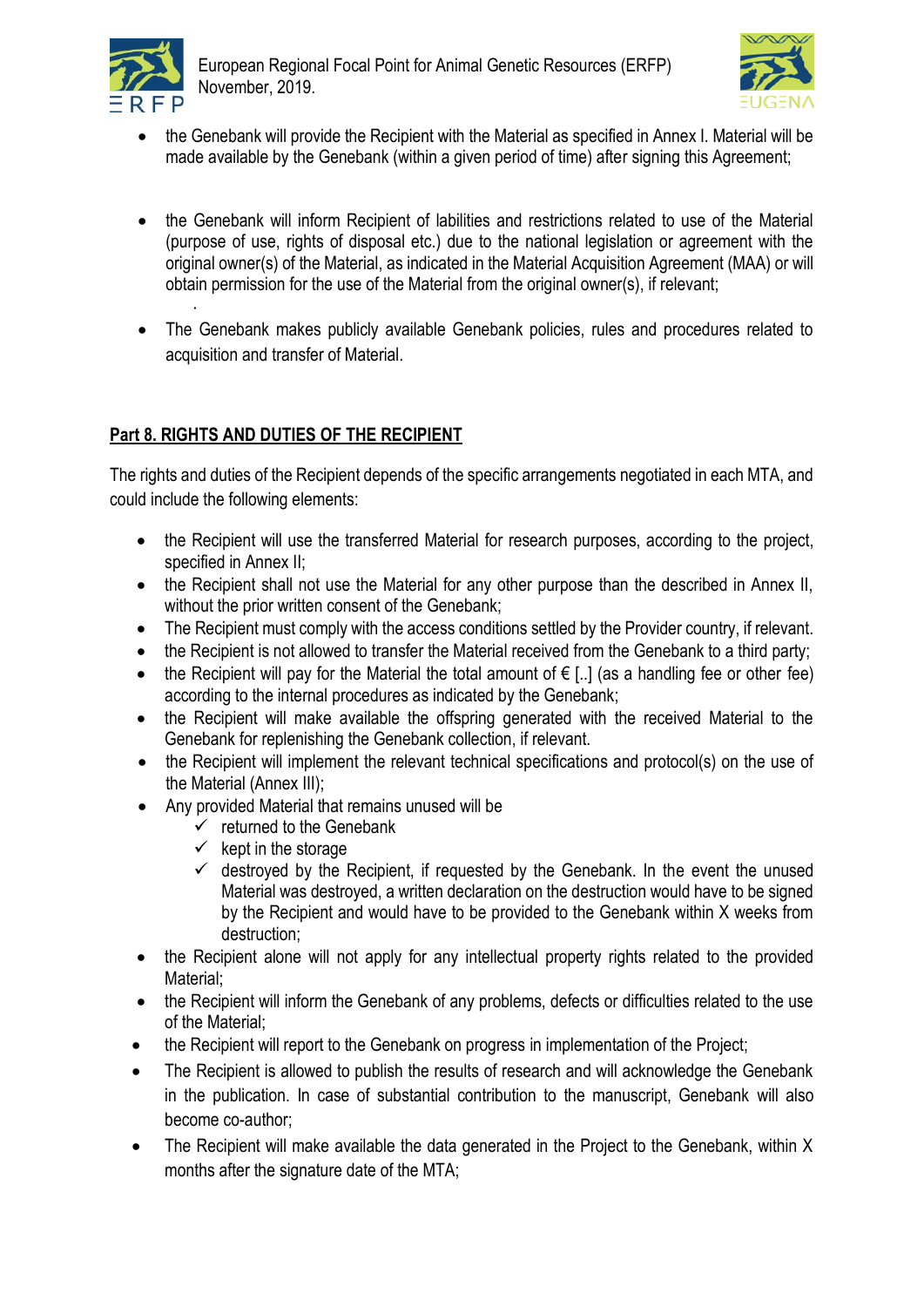



 The Recipient is allowed to make data generated within the Project publicly available, respecting an embargo period of X years after the signature date of the MTA.

## **Part 9. TERMS OF TRANSFER OF RIGHTS, INVENTIONS AND PUBLICATION**

- No right or license to biological/genetic Material is granted by the Genebank to the Recipient;
- If the research results in any invention(s), the Recipient of the Material shall disclose such inventions promptly to the Genebank;
- The Recipient and the Genebank shall then negotiate the ownership and licensing of such invention(s) and the apportionment of any commercial benefits arising from them;
- The Recipient cannot include the biological/genetic Material and/or associated information in a patent application or any other deed of intellectual property rights without the preliminary written agreement with the Genebank;
- The Provider and the Genebank shall agree on the publication of research results.

#### **Part 10. MTA COMMITTEE**

In the event that the ownership has not been totally transferred from the Genebank to the provider, it is recommended to establish a committee between both parties to analyze the possible uses of the material.

#### **Part 11: WARRANTY**

There is no warranty for the Material. The biological Material is understood to be experimental in nature and may have not stable properties.

#### **Part 12. LIABILITY**

- The Recipient will use the Material in compliance with all relevant national and international laws, applicable to the Material, the Recipient is obliged to be familiar with relevant laws, especially sanitary/veterinary laws and requirements.
- In no event the Genebank will be liable for any use of the Material made by the Recipient. The Recipient agrees that it shall not hold the Genebank responsible for, and shall ensure the Genebank harmless from consequences of any use of the Material by the Recipient.
- The liability during shipping from the Genebank to the Recipient lies with the carrier service provider.
- In the case of any further transportation of the Material by the Recipient, all risks rest with the **Recipient**